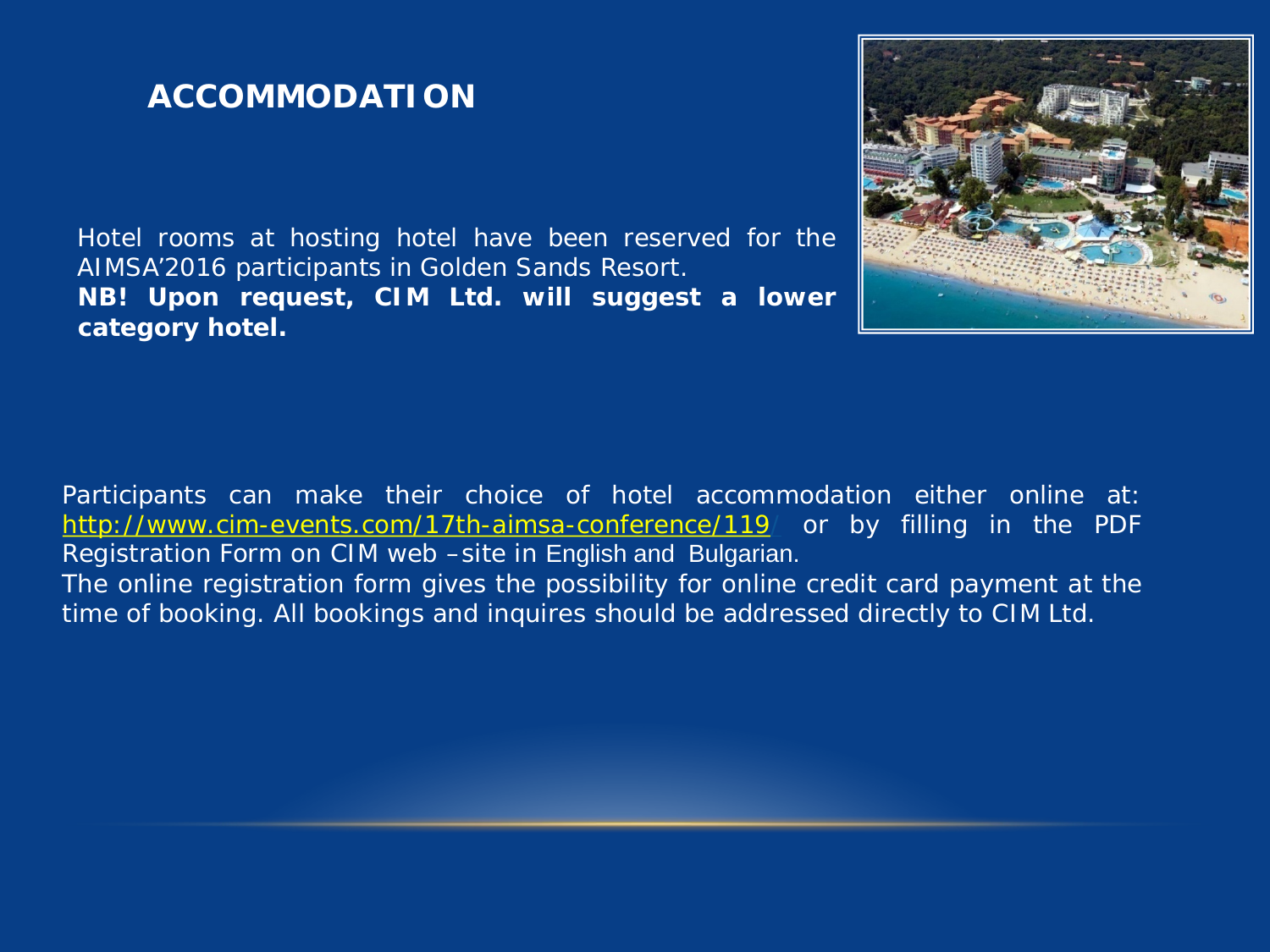

**A deposit of one night is required** in confirmation of hotel reservation (payable by bank transfer or offline by credit card). The deposit will be deducted from the total hotel bill. The balance due should be settled upon arrival at the Registration Desk in Lilia Hotel. **If paying online by credit card, the amount for the entire stay will be required.** 

**Important note:** There is still pressure for accommodation at the beginning of September at the Bulgarian Black Sea coast and participants are advised to book at their earliest convenience by sending the form with the required first-night deposit (preferably by 10 August). The reservation will be confirmed on a first-come first-served basis. CIM Ltd. reserves the right to change the requested hotels to such of similar category if they are unable to confirm the first choice indicated in the Form.

*Check-in time is 2:00 p.m. Check-out time is 12:00 p.m.*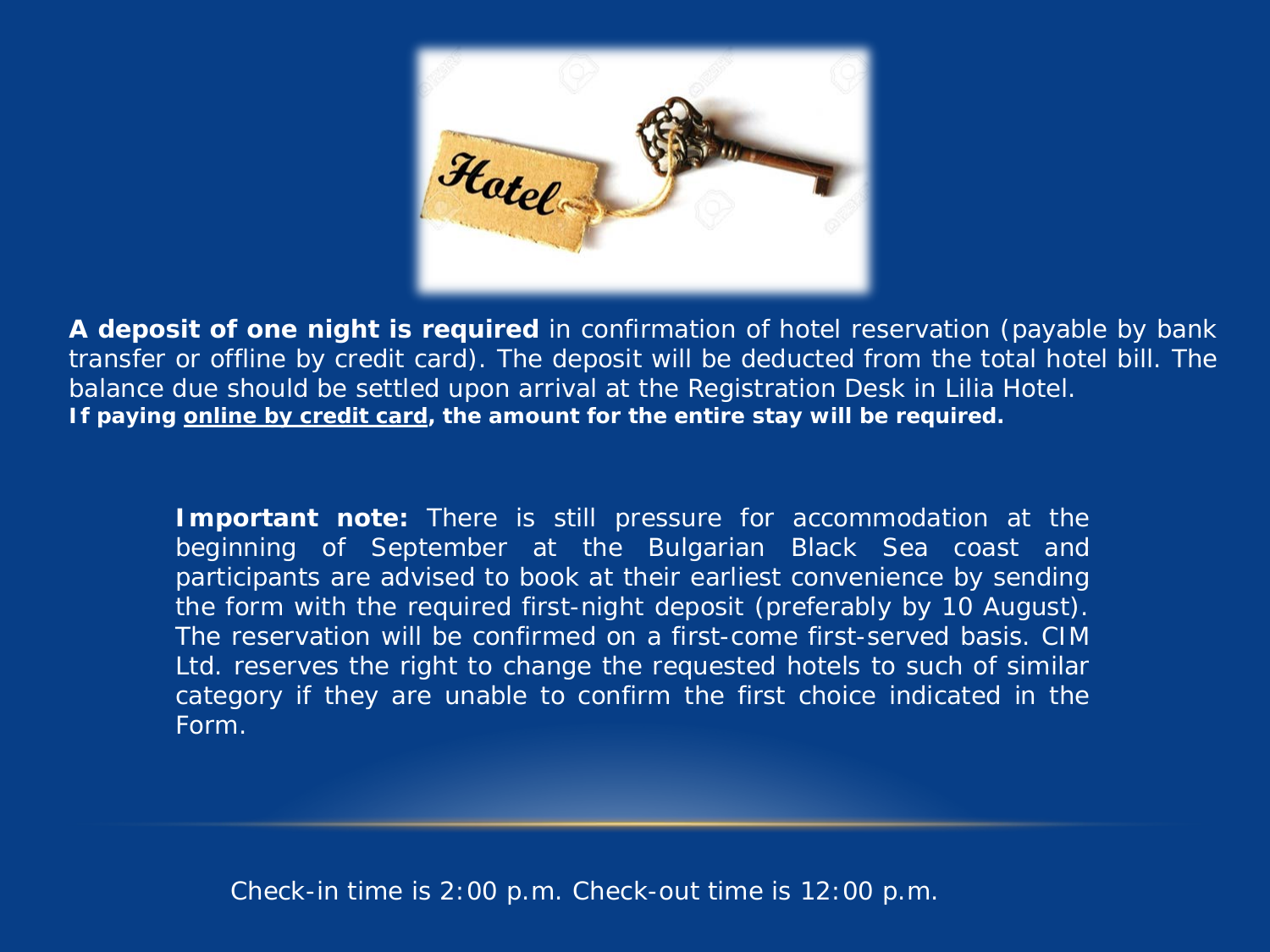# **HOTELS**

#### **Prices**

| <b>Hotel</b> | Single room Double room |               |
|--------------|-------------------------|---------------|
| Lilia Hotel  | 48 EUR                  | <b>58 EUR</b> |

### **LILIA HOTEL**

... is an elegant, spacious 4-star hotel with a wonderful position on the seafront promenade only few metres from the beach.

Lilia Hotel disposes of 174 Double rooms, 55 suites and 1 VIP suite. All rooms have air-condition and are equipped with telephone, satellite television, mini-bar and hair-drier in the bathroom. There is a beautiful panoramic view towards the sea from the rooms' terraces.

The hotel offers Classical Restaurant, developed in an old city style, air-conditioned Beer-house, Sky Bar situated on the roof, lobby bar, BBQ restaurant and a night bar.

Some of the hotel services include outdoor swimming pools, room-service, dry-cleaning, beauty and health centre.